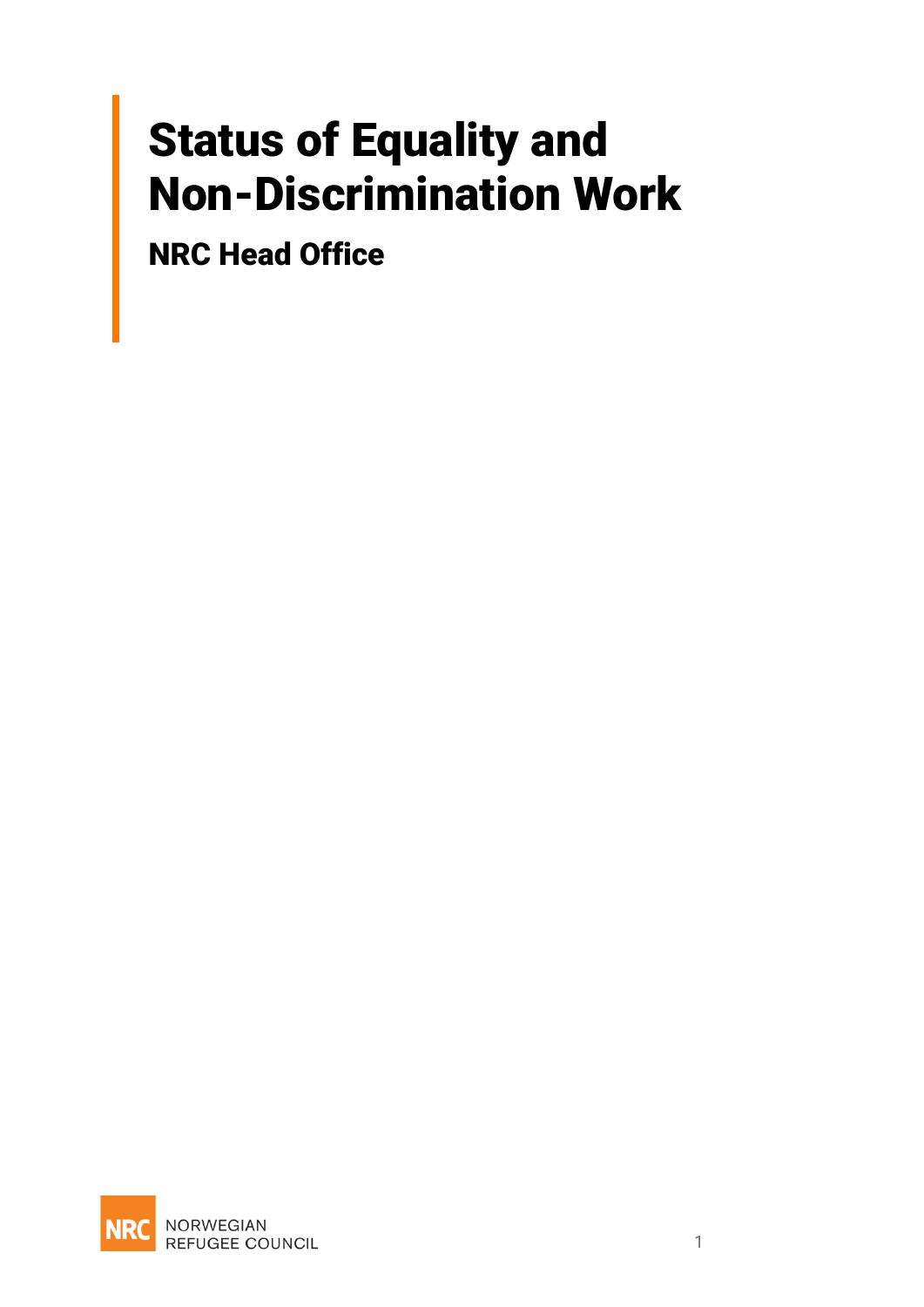## **TABLE OF CONTENTS**

| Gender differences – wage, temporary employees, parental leave, part time  |
|----------------------------------------------------------------------------|
| PART 2: NRC'S WORK FOR EQUALITY AND AGAINST DISCRIMINATION 8               |
| NRC's principles, procedures and standards for gender equality and non-    |
|                                                                            |
| Evaluation of measures 2021 and expectations for the work on diversity and |
|                                                                            |
|                                                                            |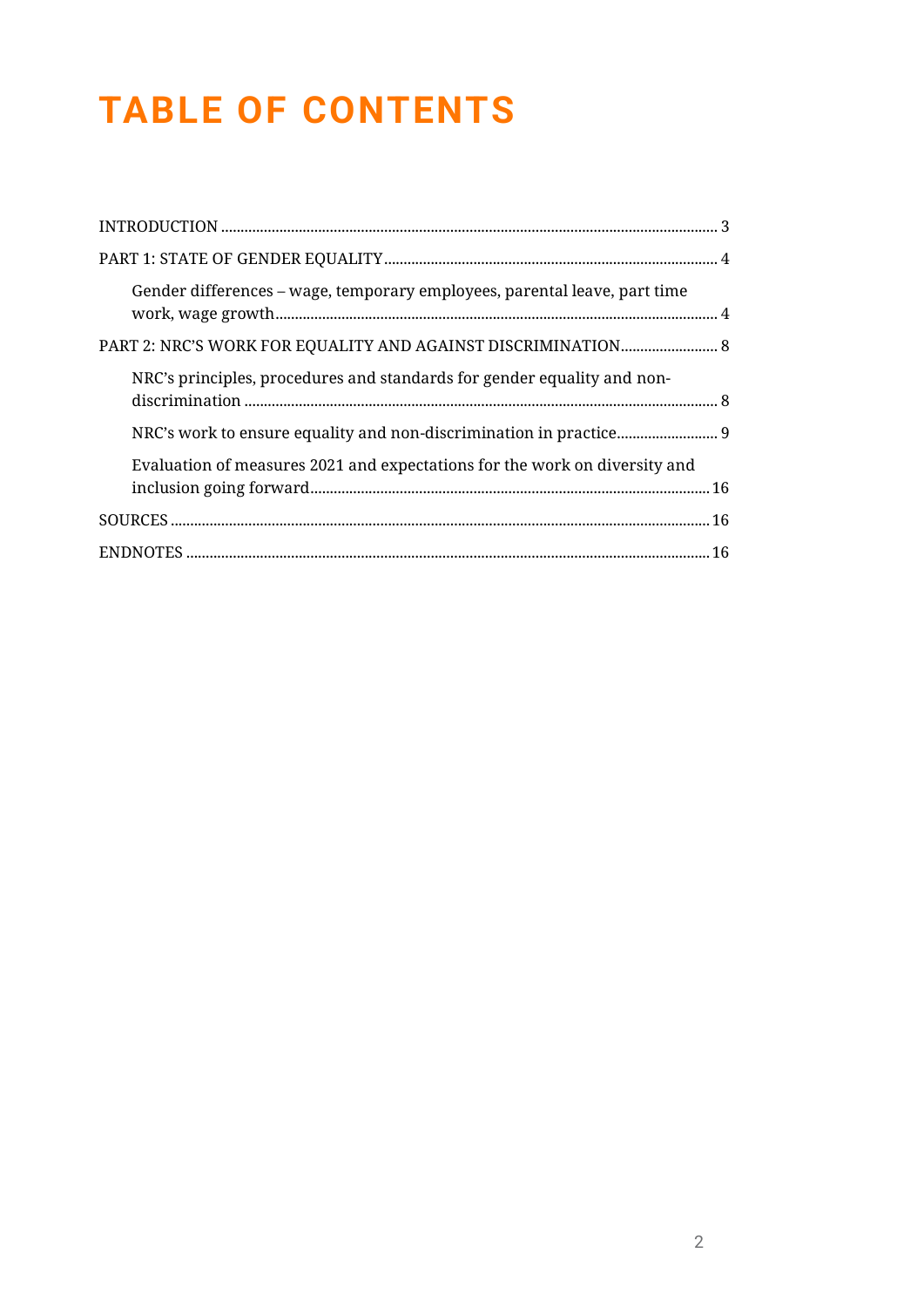# <span id="page-2-0"></span>**Introduction**

To achieve NRC's mission, a diverse and capable workforce is NRC's most important asset. We work systematically to build a positive working culture in which all staff feel valued and supported and have a sense of belonging.

NRC works actively for equality and non-discrimination, promoting equal opportunities regardless of gender, age, race, ethnicity, religion, disability, sexual orientation and gender identity.

NRC's HR policy promotes equality and preventing discrimination, harassment, sexual harassment and gender-based violence. The Code of Conduct establishes NRC's commitment to non-discrimination, equal opportunity, fair employment, courtesy, dignity and respect for different customs and cultures.

This report describes how NRC follow up our legal obligation to account for the status of gender equality and how we work to promote equality and prevent discrimination.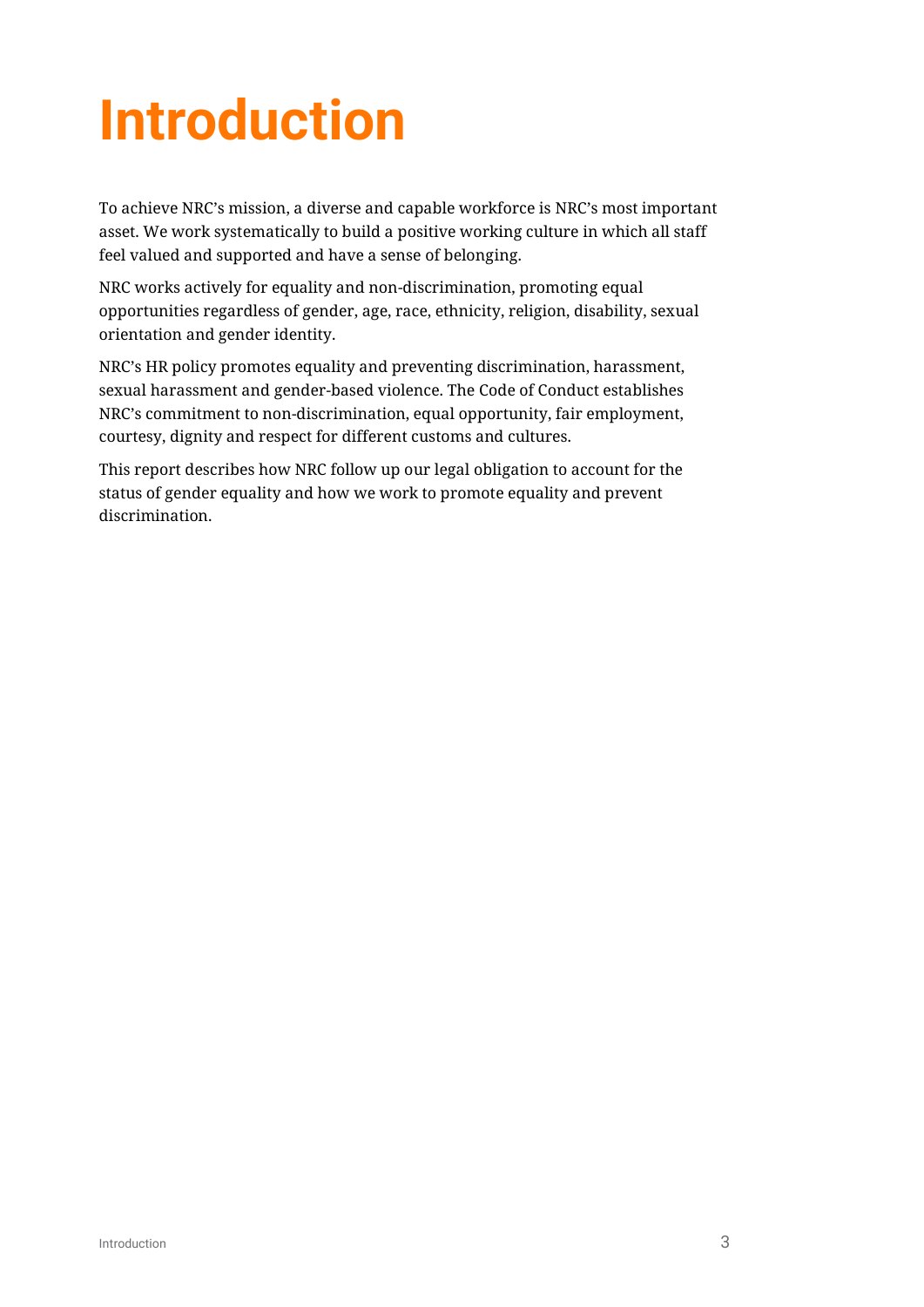## <span id="page-3-0"></span>**Part 1: State of gender equality**

### <span id="page-3-1"></span>**Gender differences – wage, temporary employees, parental leave, part time work, wage growth**

At the end of 2021 the gender distribution at the head office in Oslo was 65 per cent women (2020: 63 per cent) and 35 per cent men (2020: 37 per cent). 66 per cent of managers at head office were women and 34 percent were men. The gender distribution among senior management at head office was 50 % women and 50 % men. NRC's the Board had six women and five men in 2021.

#### *Mapping gender differences*

NRC has conducted a mapping of gender differences in relation to wage and wage growth, temporary employment, parental leave and part time work. The population mapped were employees on a head office contract.

NRC has taken into account equal work and work of equal value in the design of position levels. The design of the position levels is based on NRC´s existing job profiling structure where positions are placed in job categories (grades) based on level and scope of responsibility, complexity of tasks, organizational impact and competence requirements. There are 15 grades in NRC´s job profiling structure. Grades with few employees and positions considered to constitute equal work and equal value with regard to responsibility, complexity of tasks, scope and organizational impact, are merged into one position level.

To calculate wage differences, NRC has broken down fixed pay and various additions and benefits for the 2021 financial year.

The staff representatives of the head office unions, Akademikerne and NTL, have participated throughout the planning, implementation and evaluation stages of the salary mapping.

When measuring involuntary part-time work NRC has reached out to staff working part time to evaluate the reason for their part-time work and if this is their own choice.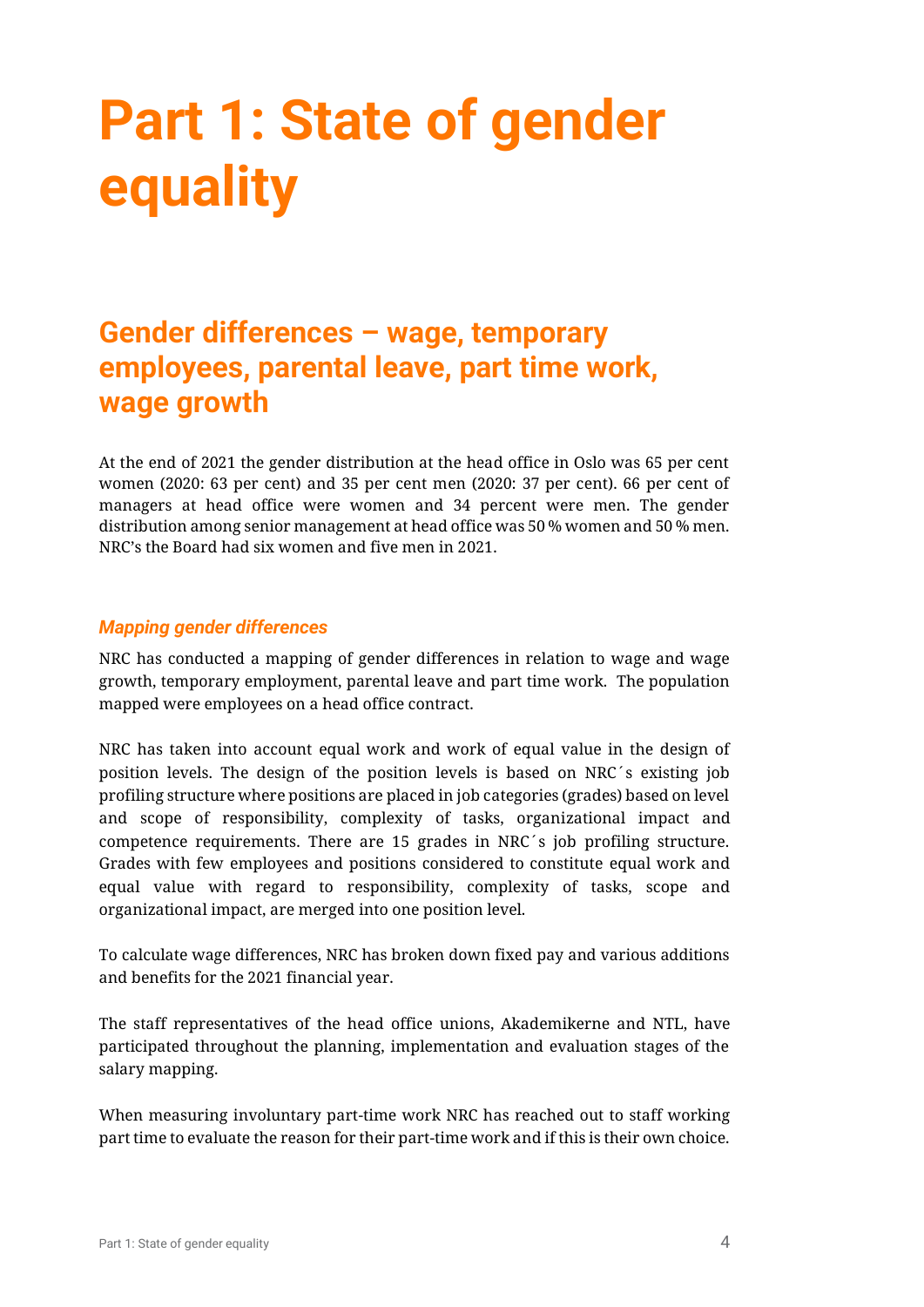#### *Analysis of the mapping of gender differences*

NRC's global Diversity, Equity, and Inclusion (DEI) internal baseline study (described further down in this report) identifies salary gaps across groups of individuals in terms of gender and national vs international staff, as an area of improvement.

The mapping of gender differences among staff at the head office does not reveal significant differences in compensation based on gender and thereby related risks with regard to promotion and career opportunities (ref table 1). Among staff in advisory roles and line managers at head office, men and women are at approximately even salary levels. The differences in percentages reflect the gender distribution among position levels at head office. There is limited use of overtime at the head office and at position levels 1-3 the majority of positions are exempt from the Working Environment Act rules for working time. Overtime was therefore not included in the year 2021 report. There are no bonus payments in NRC. Irregular additions are applicable only for a limited number of employees and depending on type of position, i.e., the differences cannot be explained by gender.

The mapping reveals no significant gender differences when it comes to temporary employees, parental leave and part time work (ref table 2). There are few part-time employees and all of them are working part time by choice. The wage growth between genders is even. The number of temporary employees, as well as employees on parental leave, reflect the overall gender distribution at head office.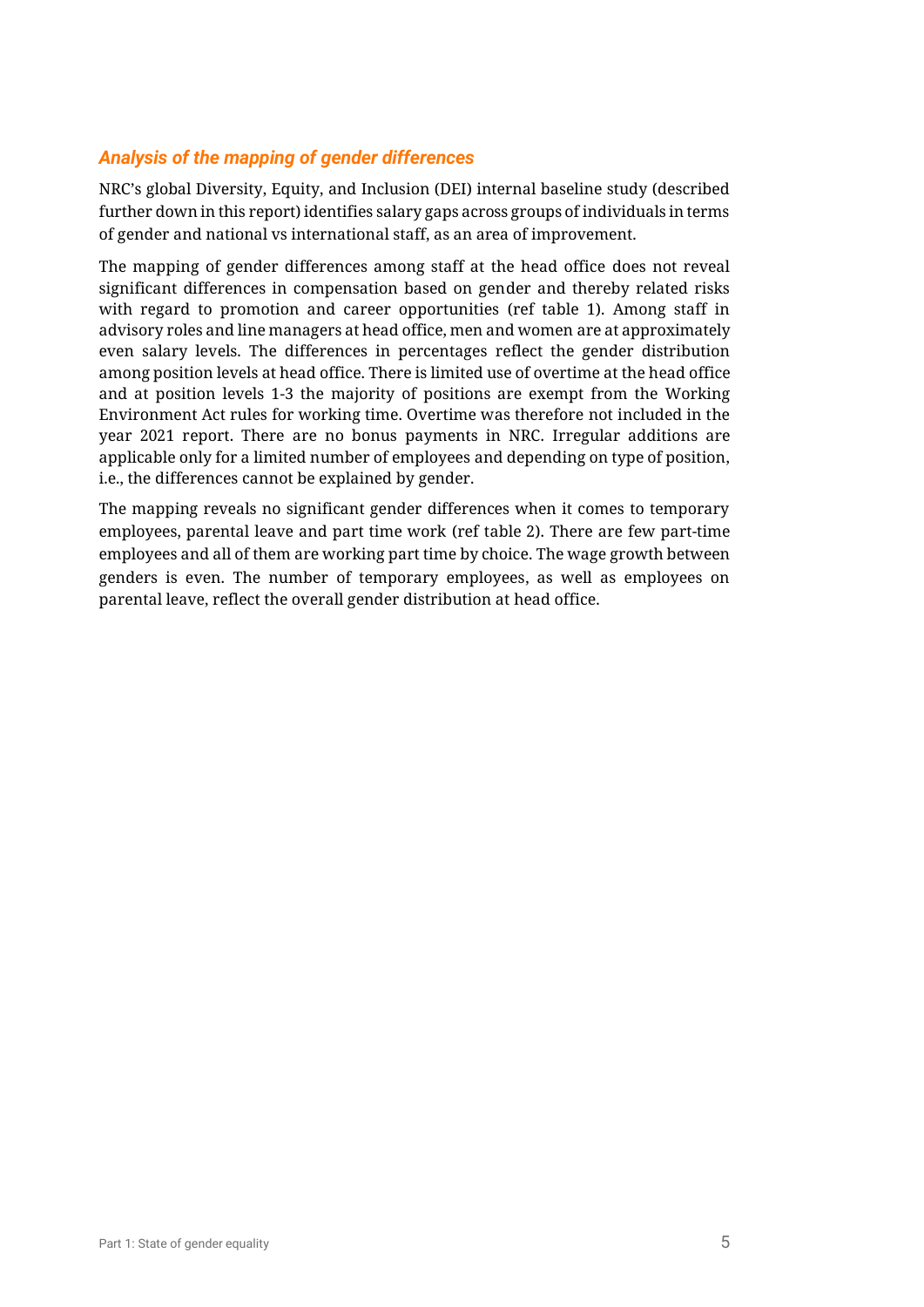|                              | Gender<br>distribution at<br>different<br>position levels |      | <b>Wage differences</b><br>Women's share of men's salary is stated in per cent |                                       |                                     |              |                               |                                                   |  |
|------------------------------|-----------------------------------------------------------|------|--------------------------------------------------------------------------------|---------------------------------------|-------------------------------------|--------------|-------------------------------|---------------------------------------------------|--|
|                              | Women                                                     | Menn | <b>Cash benefits</b>                                                           | <b>Natural</b><br>benefits            |                                     |              |                               |                                                   |  |
|                              |                                                           |      | <b>Total</b><br>cash<br>benefits                                               | Agreed<br>salary/<br>fixed<br>salary* | <b>Irregular</b><br>additions<br>** | <b>Bonus</b> | <b>Overtime</b><br>allowances | <b>Total</b><br>taxable<br>natural<br>benefits*** |  |
| Total                        | 196                                                       | 105  | 96,5%                                                                          | 94%                                   | 62%                                 | NA           | NA                            | 94,5                                              |  |
| Level 1<br>(grade 14-<br>15) | 50%                                                       | 50%  | 79.6%                                                                          | 80%                                   | 100.0%                              | <b>NA</b>    | <b>NA</b>                     | 100.0%                                            |  |
| Level 2<br>(grade 11-<br>13) | 66%                                                       | 34%  | 95.5%                                                                          | 97%                                   | 34.6%                               | <b>NA</b>    | <b>NA</b>                     | 109.1%                                            |  |
| Level 3<br>$(grade 10)$      | 59%                                                       | 41%  | 108.4%                                                                         | 100%                                  | 107.3%                              | <b>NA</b>    | <b>NA</b>                     | 109.1%                                            |  |
| Level 4<br>(grade 8 -<br>9)  | 61%                                                       | 39%  | 100,5%                                                                         | 97%                                   | 124.0%                              | <b>NA</b>    | <b>NA</b>                     | 93.7%                                             |  |
| Level 5<br>(grade 7)         | 88%                                                       | 12%  | 101.2%                                                                         | 100%                                  | 21.7%                               | <b>NA</b>    | <b>NA</b>                     | 76.0%                                             |  |
| Level 6<br>(grade 3-<br>6)   | 65%                                                       | 35%  | 102,1%                                                                         | 100%                                  | 100.0%                              | NA           | <b>NA</b>                     | 75.4%                                             |  |

Table 1. Overview of gender distribution and wage at NRC's HO.

#### \* Per 01.12.2021

**\*\***Housing allowance, Stand by allowance, Acting allowance, Newspaper allowance (discontinued as of 2021)

\*\*\* Taxable mobile phone and internet. This benefit is optional; the lower percentage among levels 4,5 and 6 reflects that more women than men opt out of the mobile phone benefit.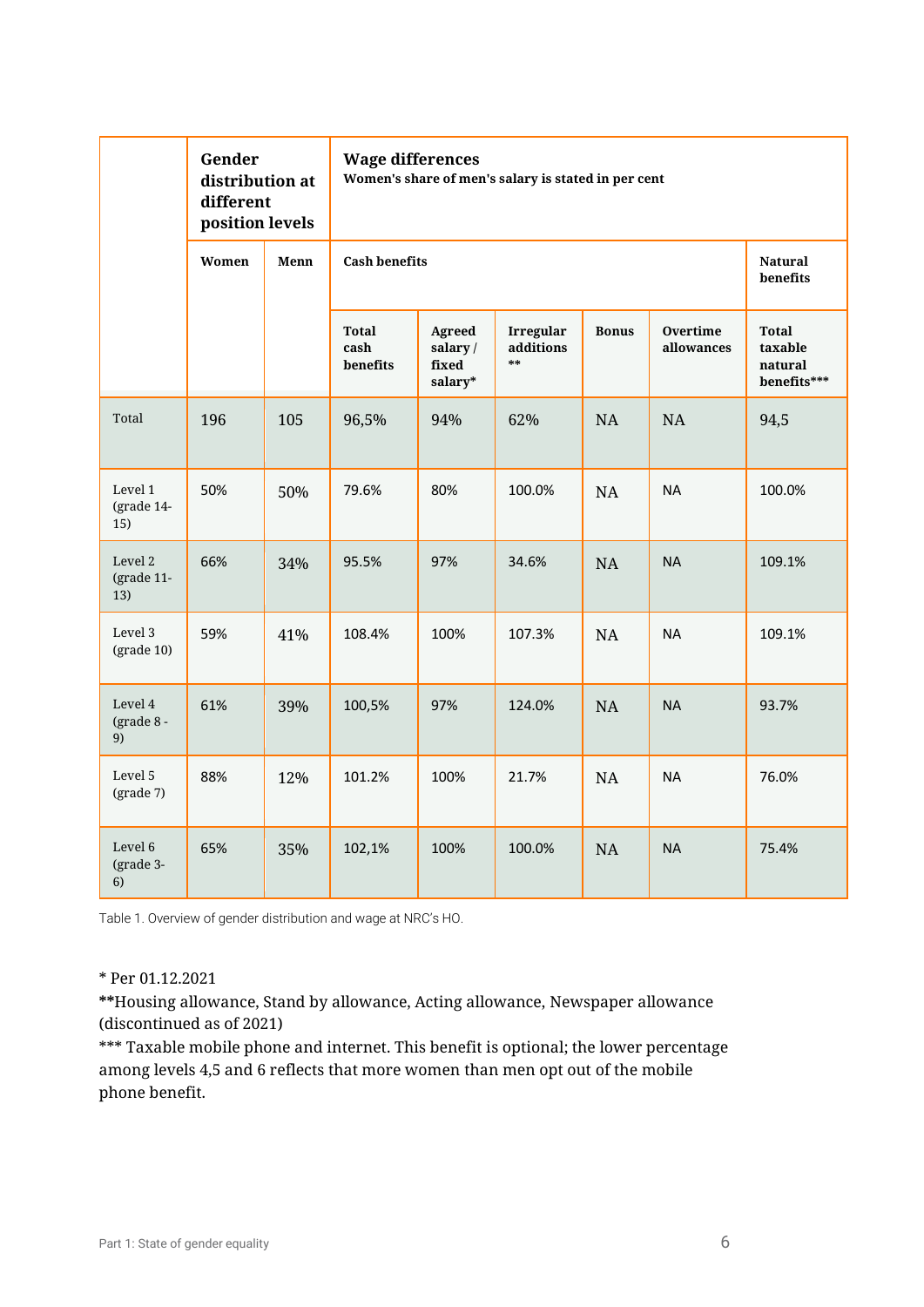| Gender balance |     | Temporary<br>employees |     | Parental<br>leave<br>Average number of<br>weeks |    | Actual part-time Wage growth |     |       |      |
|----------------|-----|------------------------|-----|-------------------------------------------------|----|------------------------------|-----|-------|------|
| Women          | Men | Women                  | Men | Women                                           |    | Men Women                    | Men | Women | Men  |
| 196            | 105 | 39                     | 16  | 13                                              | 1  | 9                            | 2   |       |      |
| 65%            | 35% | 71%                    | 29% | 26                                              | 28 | 82%                          | 18% | 4.58% | 4,5% |

Table 2. Overview of gender balance and contractual modalities, NRC HO.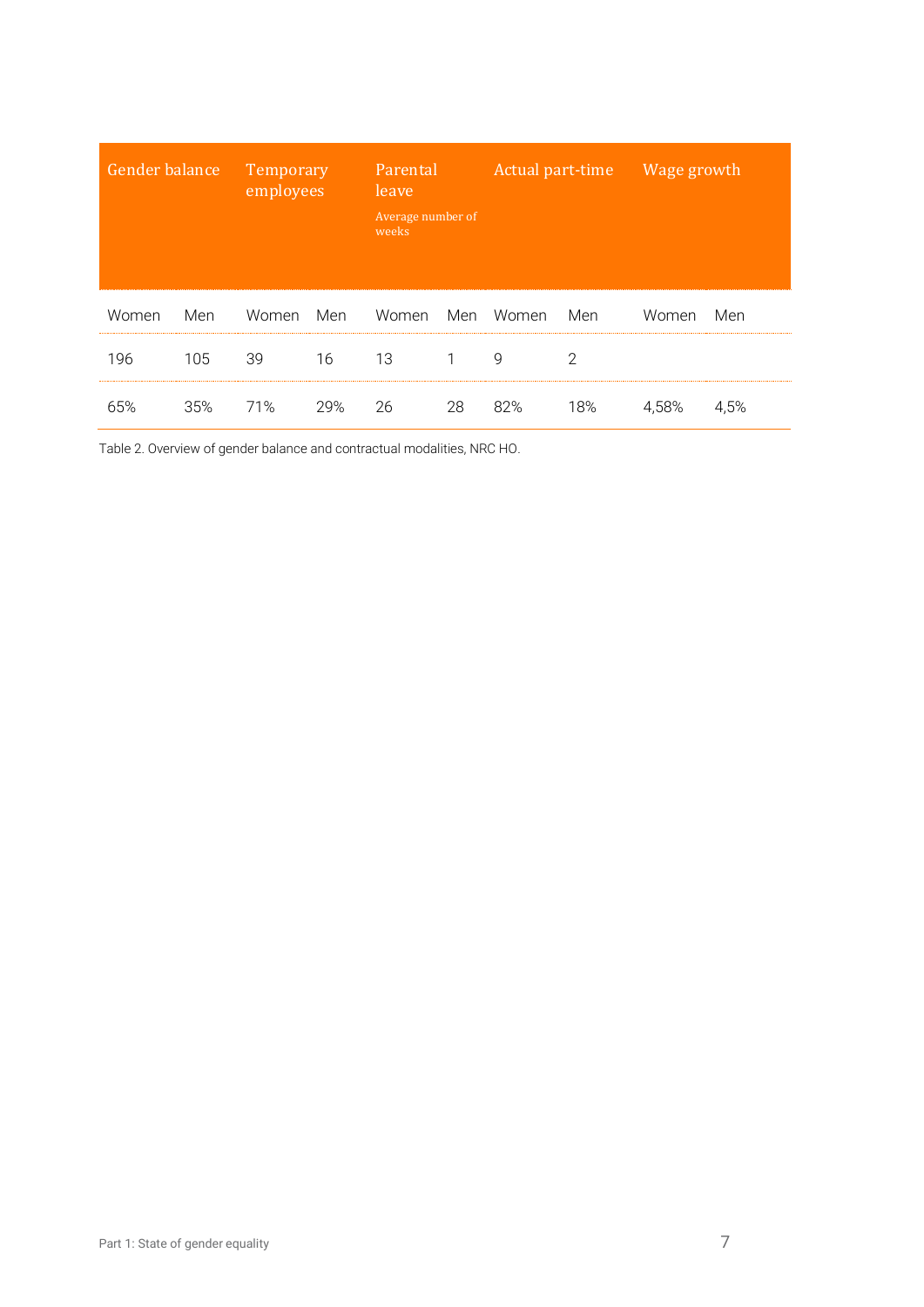## <span id="page-7-0"></span>**Part 2: NRC's work for equality and against discrimination**

### <span id="page-7-1"></span>**NRC´s principles, procedures and standards for gender equality and non-discrimination**

One of the strategic enablers in the NRC Global Strategy 2022-2025 is to value our people and build a diverse and capable workforce. NRC will work systematically to build a positive working culture where all staff feel valued and supported and have a sense of belonging. It is a strategic objective to strive for gender balance at all levels of management. The strategy seeks to promote diversity by working to increase national staff in senior positions in NRC, i.e., improve the staff development in country offices.

NRC's Human Resources (HR) policy ensures equal opportunities and rights, and to prevent discrimination based on ethnic origin, nationality, language, gender, sexual orientation, religion or beliefs. It is embedded in NRC´s global HR Policy that NRC will make every effort, through the design of its structures, processes and staff training, to eradicate discrimination.

Inclusivity is a core value in NRC. In 2022, inclusion is reflected in NRC's renewed performance management process as a value-based goal mandatory for all staff to contribute to. Line Managers are responsible for reporting on their team's efforts to achieve this goal.

NRC's whistleblowing mechanism provides a safe route for raising serious, unresolved concerns. The aim is that all colleagues are treated with respect and dignity, with zerotolerance for unprofessional, discriminatory and corrupt behaviour.

NRC's global minimum recruitment standards seek to remove barriers for equal employment opportunities. In order to ensure internal career paths NRC will only recruit externally when appropriately competent internal talent or set of skills are evidently unavailable or in order to strengthen diversity in terms of age, gender, ethnicity, nationality or physical ability. Line Managers have a clear responsibility for identifying and overcoming obstacles to equal employment opportunities. All staff must be given the opportunity to compete fairly for positions. The need for fast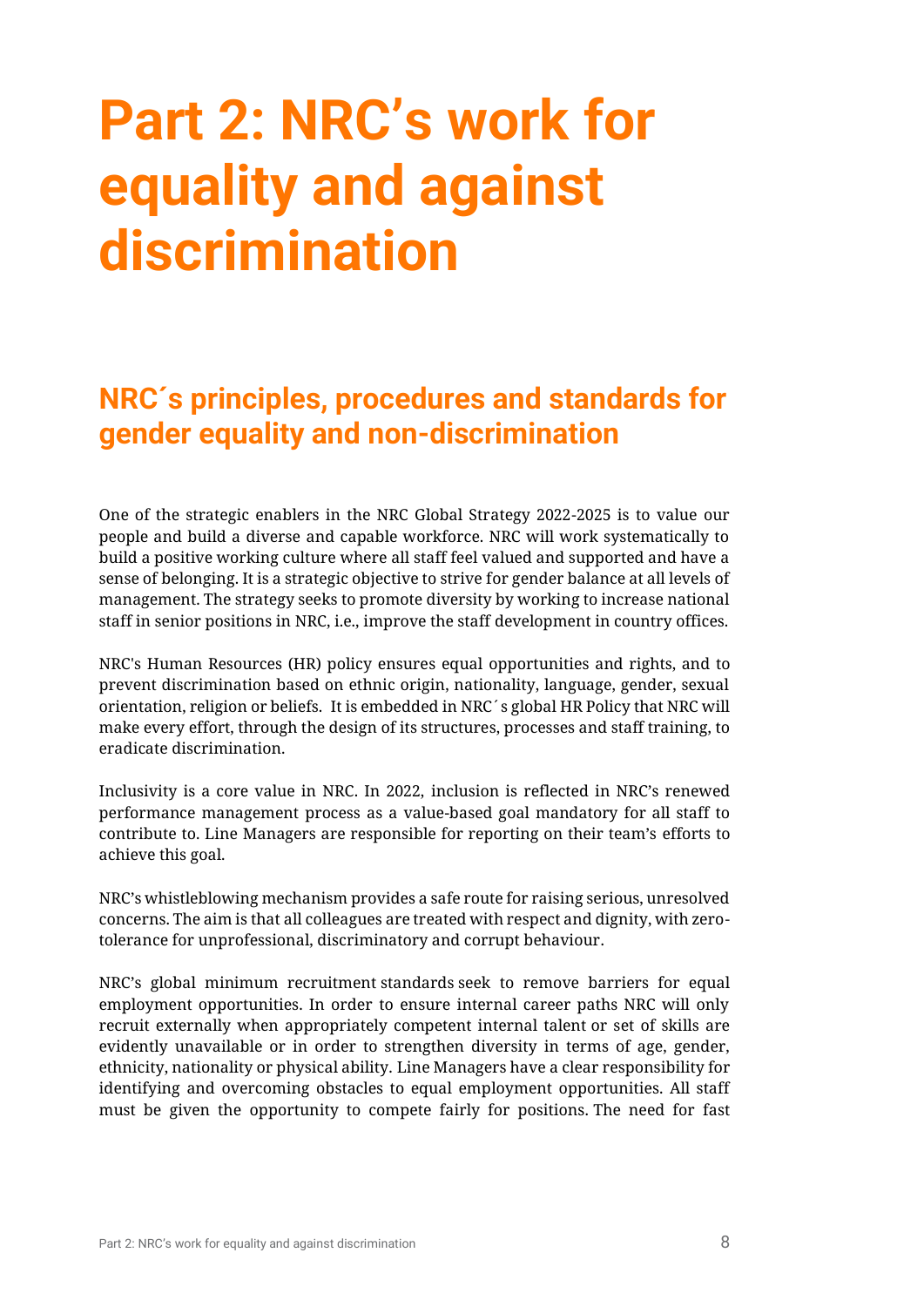recruitment must be balanced with NRC's commitment to gender equity and providing national staff with opportunities.

Equity and inclusion are emphasized in NRC's Code of Conduct policy. NRC staff should not engage in any act of favoritism and should respect all persons equally and uphold personal and professional performance without any distinction or discrimination based on nationality, race, ethnicity, tribe, gender, religious beliefs, political opinion, or disability. It describes clear expectations with regard to respect, dignity and prohibition against sexual exploitation and abuse.

Management and staff representatives of the Unions at head office have agreed that a central principle in NRC's salary policy is to promote equality and non-discrimination, as described in the Special Agreement.

Diversity and inclusion are values embedded in NRC's procedures for onboarding new colleagues, which are described in NRC's mandatory online learning modules and onsite courses.

Relevant governing documents are systematically translated to the four official languages of NRC in order to enable equal access for staff to relevant documentation.

A Global Staff Survey is conducted every second year with sections covering diversity and inclusion, staff wellbeing and NRC as a respectful workplace.

In 2021, NRC's head office implemented a policy for hybrid working. Employees have the flexibility to work from home for a few days per week as agreed on with Line Manager. A recent pulse check among staff at head office reveals that this flexibility allows for better work-life balance and contributes presumably positively to equal opportunities in combining work-private life.

In 2020, NRC engaged external consultants to conduct a Diversity, Equity, and Inclusion (DEI) baseline study, presented to senior management in 2021. The baseline mapped NRC's DEI efforts through a review of organisational policies, employee interviews, and benchmark interviews with peer organisations in the humanitarian sector. NRC will continue to use findings from this global baseline to develop further procedures, policies and actions on DEI globally and as relevant for the different locations where NRC operates.

### <span id="page-8-0"></span>**NRC's work to ensure equality and nondiscrimination in practice**

#### **The structure of NRC's work on diversity, equality and inclusion**

HR, Finance and staff representatives of Unions at head office have established a working group on diversity, equality and inclusion. Management, the Health and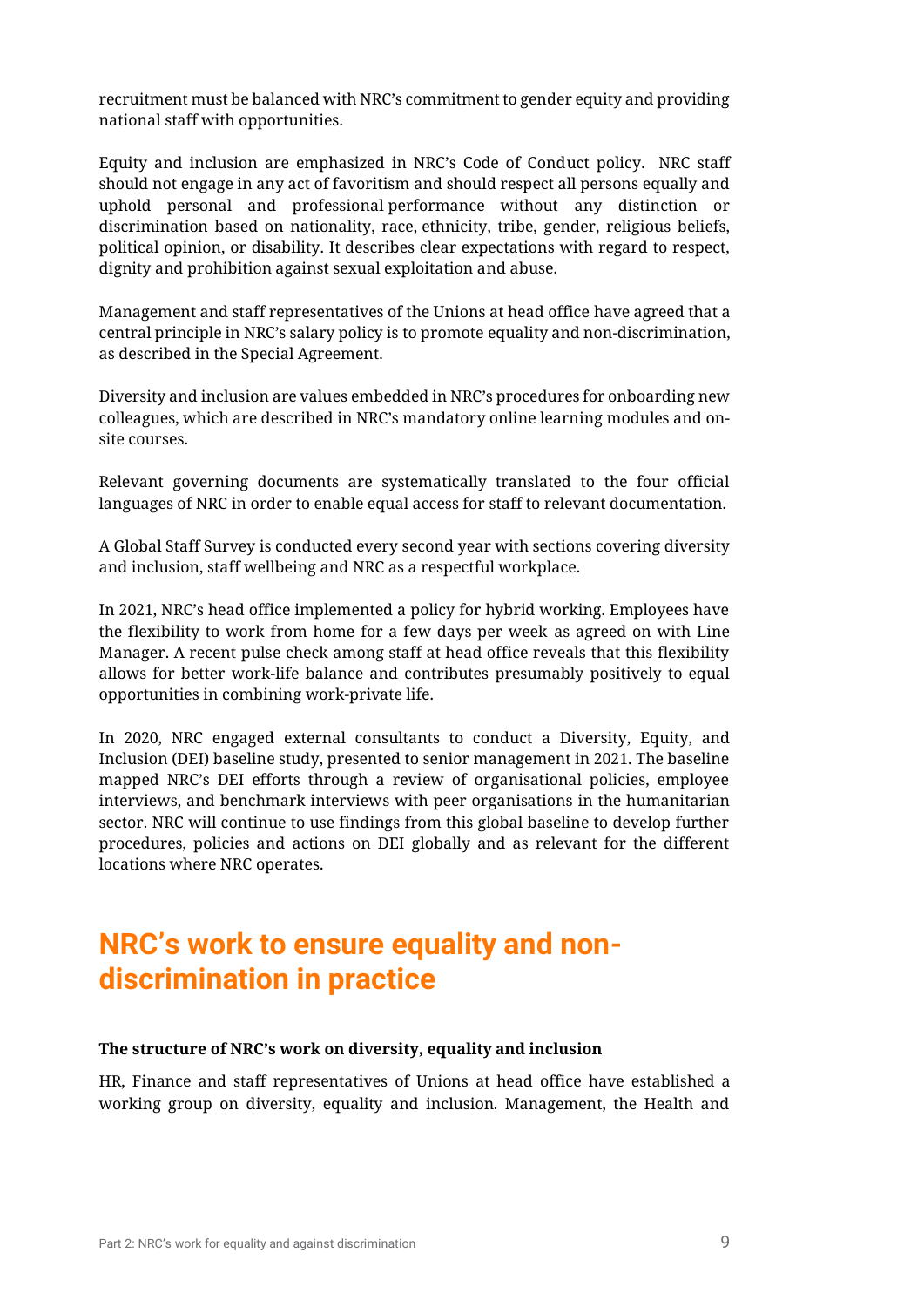Working Environment Committee (AMU), including the Occupational Health Service, and employees who took part in the global DEI baseline study, have been consulted.

NRC's activities on diversity, equality and inclusion in 2022 and onwards aim to a larger extent to involve employees representing NRC´s diverse workforce.

#### **NRC's investigations of discrimination risks and barriers to equality and diversity**

Findings from the DEI study from 2021 has informed NRC's structure of the investigation of discrimination risk at head office, including initiated and planned measures as a response to potential risk. The categorisation of the described potential risk areas of this report is to some extent aligned with recommended focus areas/actions in the global DEI baseline study, while recognising that the DEI baseline study has a global scope. Although the findings of the DEI study are not entirely mirrored in the results of the mapping of gender differences at NRC's head office, the measures described in this report reflect recommended actions in the Global DEI baseline study, as relevant for local context.

In addition to reviewing the Global DEI baseline study, the working group has reviewed NRC´s policies and guidelines in the various areas of HR. The Global Staff Survey conducted in 2021 has also been a key source of information when investigating potential discrimination risk at head office.

The analysis of gender differences as regards salary, temporary employment, parental leave and part time work constitutes another important source of information for uncovering risk and barriers to equality and diversity at head office.

The working group has reviewed physical conditions at the head office premises to see if it is adapted for the visually impaired, people in wheelchairs and hearing impaired. NRC has reviewed the head office canteen to see if foods containing pork, gluten or nuts were well enough labelled and if the canteen sufficiently cater for different cultural needs.

#### *Potential risks of discrimination and barriers to equality, diversity and inclusion and measures identified*

#### **Working Environment**

The Global DEI baseline study discloses that while NRC´s policy statements have an emphasis on equity and inclusion aimed at fostering inclusive work environments, NRC would benefit from enriching the Code of Conduct in the areas of communication and desired behaviors towards equity and inclusion to provide a common language enabling a culture of equity and inclusion. Channels for reporting misconduct should also be further developed.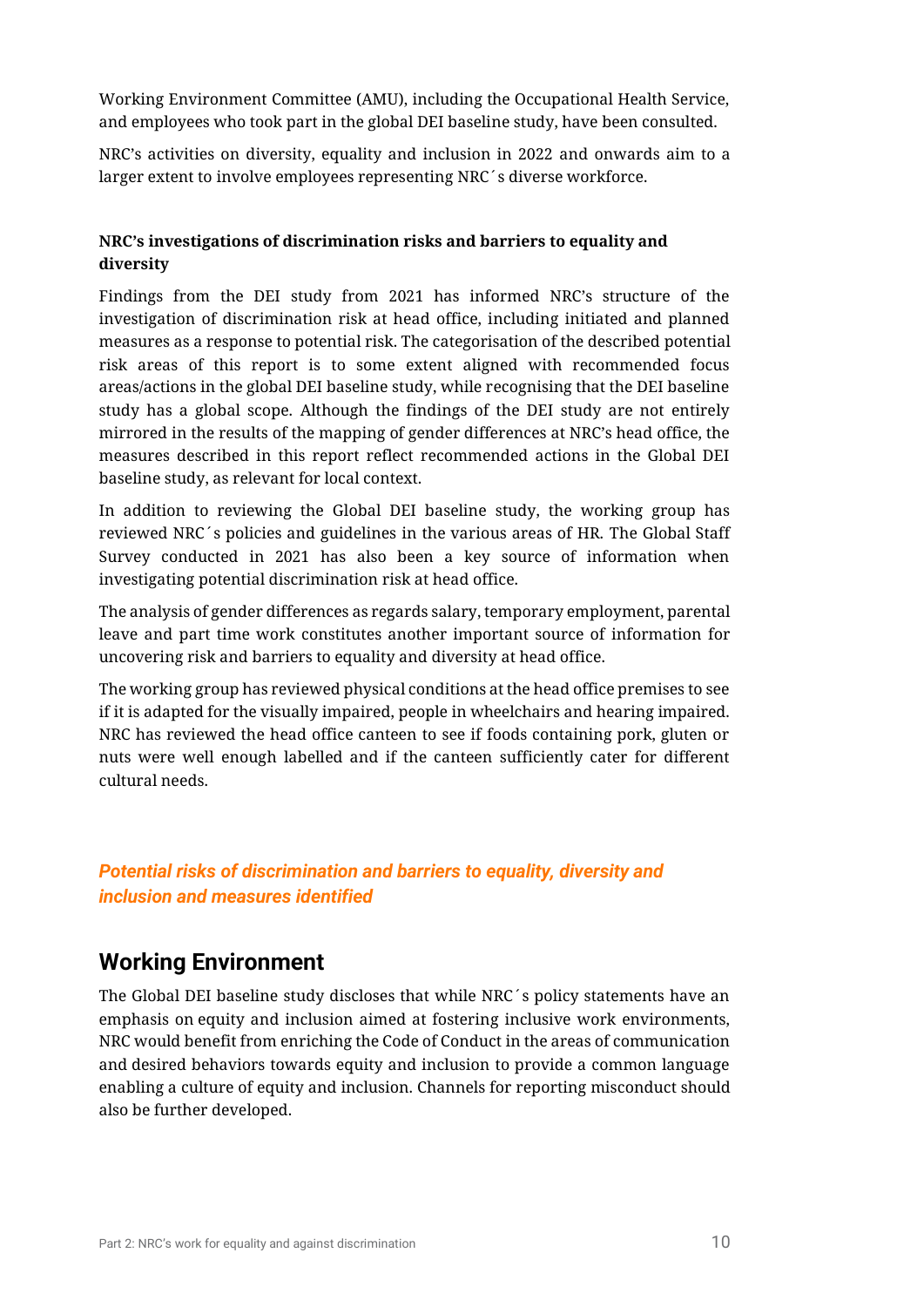The Global Staff Survey in 2021 asked whether NRC staff perceive that employees are treated equally irrespective of gender, ethnicity, disability, age, sexual orientation or religion. The result for head office on this topic is generally positive, while the statement on whether NRC is committed to DEI and values the different perspectives, background, knowledge and approaches of all its staff has a less positive result compared to the survey results for the global organisation. The survey includes a section on whether head office is perceived as a respectful workplace, with statements exploring discrimination, bullying and harassment. The response is generally positive, but not as positive as for the global organisation.

#### **Potential risk**

NRC's head office may not utilise its full capacity to promote an inclusive and diverse environment (beyond gender). This may hamper the ability of employees representing different ethnic and religious minorities, people with disabilities and people with different perspectives, to contribute to their fullest abilities and hereby enrich NRC's working environment.

#### **Potential cause**

Diversity is comprehensively mainstreamed into NRC's policies, documents and strategic plans. By the nature of NRC's global organisation, diversity and equality may be taken for granted. There may, however, be a lack of explicit goals to govern measures on diversity and inclusion, i.e., diversity awareness remains mostly on paper. NRC has experienced rapid growth in recent years and other priorities have left less capacity to focus on diversity and investments to further develop in this area.

The measures listed below intend to contribute to making DEI an inherent value in NRC, including at head office. They shall contribute to unpacking DEI, help build awareness and alignment on what DEI means to NRC, provide a common language for discussing DEI and by this bridging the gap between the policies and practice of DEI within the organisation.

#### **Measures initiated in 2021**

- The Senior Management Group conducted workshops to discuss DEI as part of the strategy development. Such internal discussions will be continued.
- Inclusivity is a pre-set individual value-based goal in the renewed performance management process. All staff shall have goals and activities describing how they live by this value.
- The online introduction course NRC Way core has been revamped. It includes a considerable section on NRC's ethical standards, descriptions of unacceptable behavior, dilemma training and an overview of NRC's whistleblowing channels.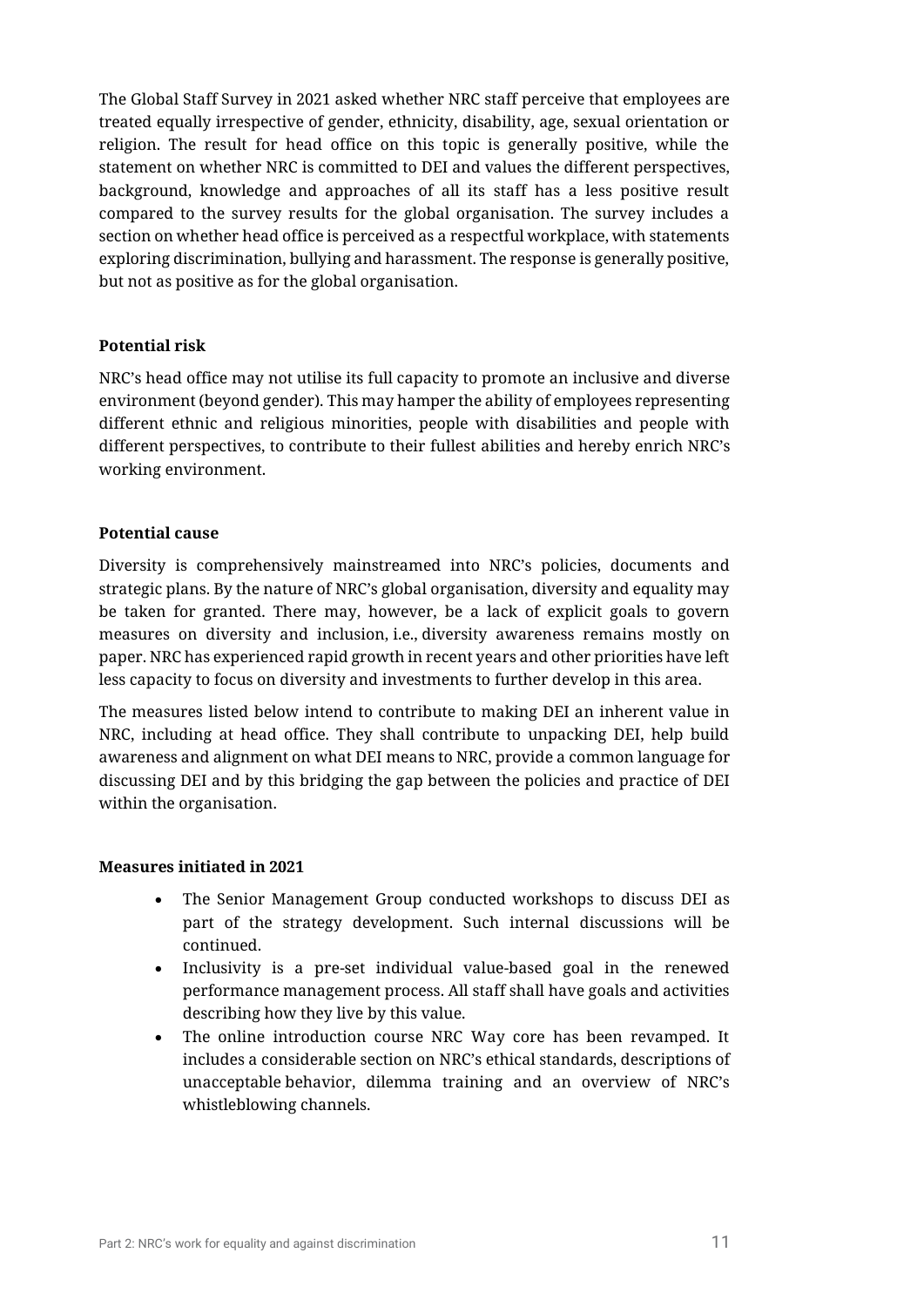- The Health and Working Environment Committee (AMU) was revitalized as a body for monitoring and acting on issues related to working environment and to address inclusivity. The role of Safety Representatives as one channel for reporting on behavior deviating from NRC's core values, was re-established.
- The Health and Working Environment committee (AMU) conducted a refresher course on HSE basics, including follow up procedures for bullying and harassment. Line managers at head office completed an HSE course to institutionalise their responsibility to safeguard a healthy and respectful working environment.
- Prayer and nursing rooms have been made available at head office.
- The canteen at head office caters for different dietary needs (halal, vegetarian, etc.).

#### **Planned measures in 2022**

- NRC will appoint an internal reference group to guide management's follow up of the DEI baseline study
- Inclusion has been integrated as a value-based goal in the performance management process, which will serve as an individual KPI as well as a departmental KPI to incentivise actions towards DEI.
- NRC´s global incident reporting tool, NRC Protect, is being reviewed and will serve as another channel to report on unacceptable behavior, e.g., discrimination on different grounds. Reports will inform NRC's continued work on DEI.
- Trainings on psychological safety have been planned for in 2022, which will seek to foster awareness around inclusion, mutual respect and understanding.
- The onboarding process at head office will be reviewed to facilitate for smoother onboarding and remove any barriers for a good onboarding experience despite nationality.

### **RECRUITMENT AND REPRESENTATION**

NRC's Global Recruitment Standards promote diversity and equality. Line Managers are responsible for identifying and overcoming obstacles to equal employment opportunities, so that all staff can compete fairly for positions. NRC will only recruit externally when appropriately competent internal talent or set of skills is evidently unavailable or in order to strengthen staffing diversity in terms of age, gender, ethnicity, nationality and physical ability.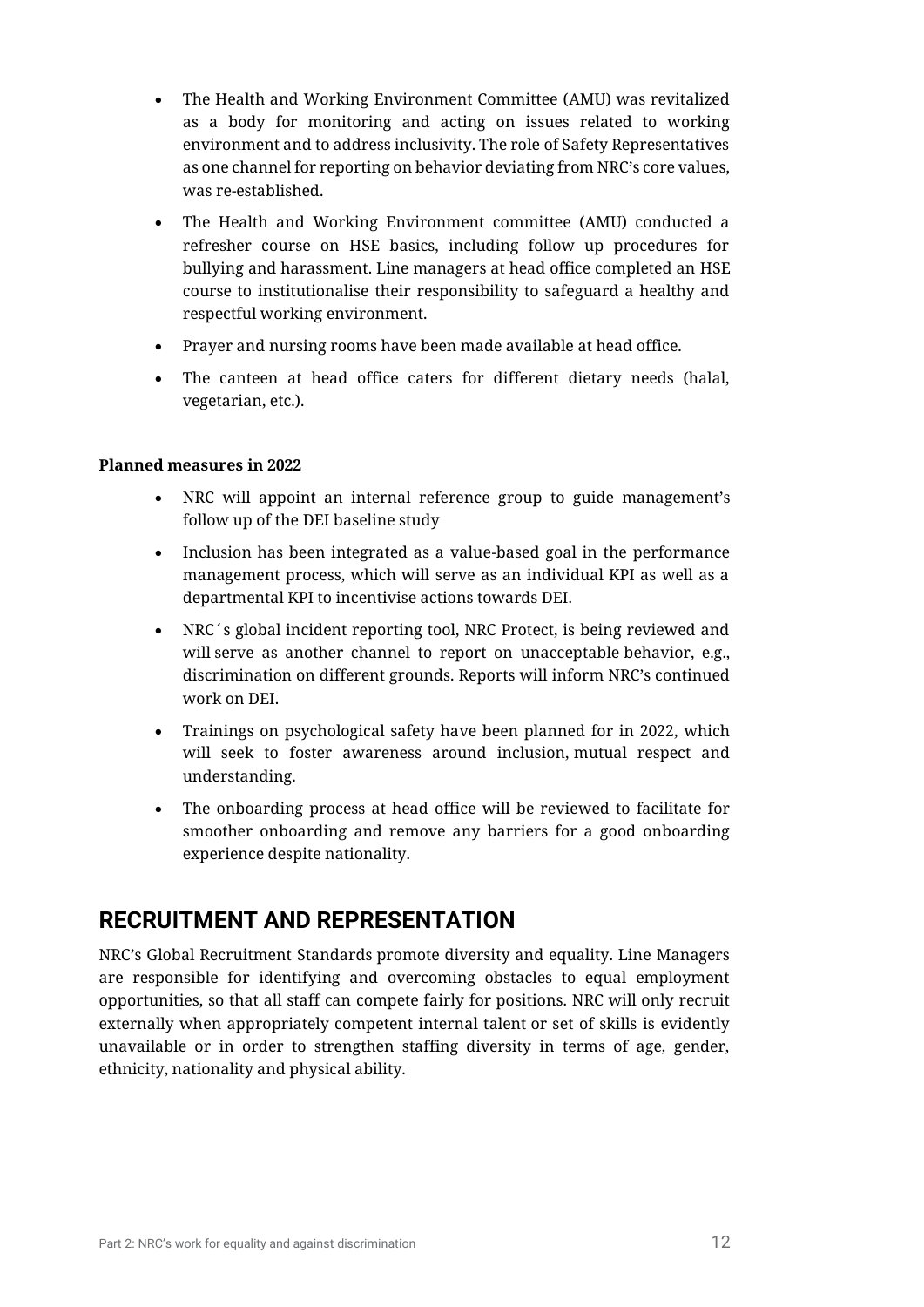#### **Potential risk**

NRC recognises the potential risk of systematic biases among line managers, hiring managers and recruiters that might create barriers for diversity, including gender, ethnicity, disability, sexual orientation and age.

#### **Potential cause**

NRC's Global Recruitment Strategy, standards, policy and guidelines may not be properly known to staff, or if known, not consulted. The increased number of recruitment processes and the establishment of a Global Recruitment Center has left less capacity for adequate recruitment training for hiring managers and recruiters. The composition of recruitment panels may not reflect the diversity of the candidate mass.

#### **Measures initiated in 2021**

- Standardised interview guides have been introduced. Candidates are no longer asked to share a picture in their application, and it is voluntary to provide information on gender, ethnicity and age.
- All job advertisements include the standard statement, "NRC is an equal opportunity employer."
- Global HR has run trainings for hiring managers in the regional offices on biases in recruitment and will continue to do so in 2022.

#### **Planned measures in 2022**

- The Global Recruitment Standards will be revised during 2022. A focus on DEI will be further reinforced, beyond gender.
- The ongoing project to increase national staff in senior positions will be concluded and empower the development of NRC's national staff, who should reflect the diversity of the population in the relevant country of operations.
- E-learning modules for recruiters will be introduced in 2022, including bias training and presentation of tools that facilitate assessment of candidates solely based on competence.

There will be workshops for recruiters on writing job ads and an emphasis on DEI will be included. By being aware of images and words used by NRC, job ads should appeal to all groups of candidates.

#### **Promotion, Compensation and Benefits**

The DEI baseline study describes, as mentioned, the issue of salary gaps across groups of individuals in terms of gender, and national vs international staff, as an area of improvement. The documented status of gender equality for head office 2021 (ref table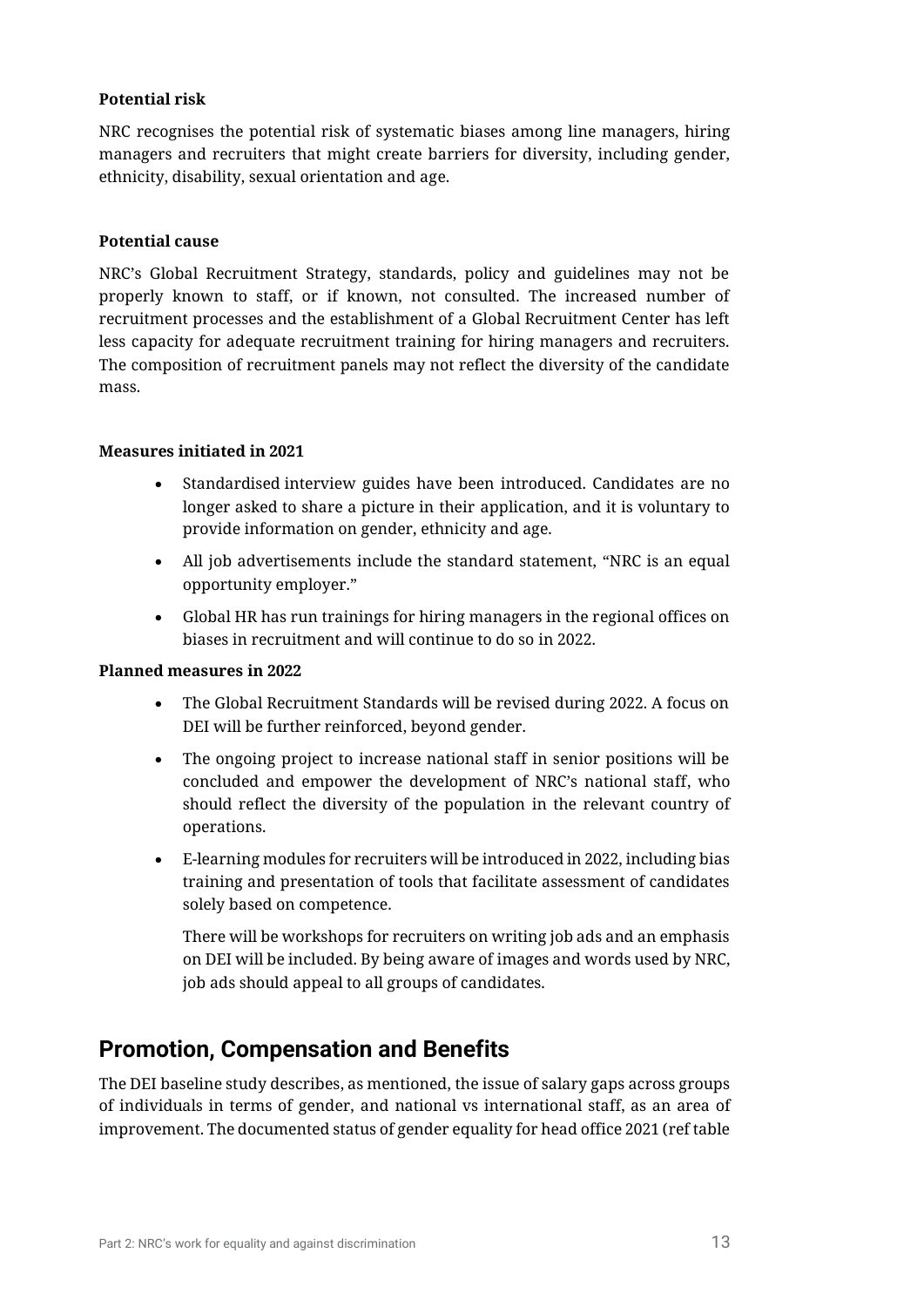1) does however not reveal any significant gender differences or risk with regard to promotion or career opportunities, whether in terms of total compensation, part-time work or parental leave. The differences in percentages for the different parameters reflect the overall gender distribution at head office.

The Global Staff Survey in 2021 expressed career development and training as areas for improvement and was followed by an internal discussion on the need to invest more in developing current NRC staff rather than having to recruit externally or internationally. The mapping of gender equality at head office in 2021 uncovered no significant gender differences regarding promotions or career opportunities. There is an even gender distribution in managerial and expert positions (ref table 1).

#### **Potential risk**

There is no evidence of any significant gender differences or risk with regard to promotion or career opportunities at head office. Still, NRC recognises and monitors the potential risk of systematic biases among management that might lead to uneven promotions, salary and benefits for the same work, between different demographic groups of staff (including based on gender, ethnicity, sexual orientation and age).

#### **Potential Causes**

There may be inadequate awareness among managers, HR and staff representatives of Unions who are stakeholders in determining salaries, around potential systematic biases to promotion and compensation. The salary policies/guidelines might not be clear enough, known, read or understood. Line Managers who distribute salary during the annual salary negotiations might constitute a homogenous group.

#### **Measures initiated in 2021**

- NRC´s Grading Structure and Global Reward Policy is comprehensive and standardised. A review of the head office process for grading and salary placement was initiated late 2021 and is still in process. The revision is designed to ensure accountability of stakeholders, transparency, fairness and objectivity. The revised process for grading and salary placement is expected to contribute to equality and non-discrimination during salary placement.
- The global strategic objective of NRC Global Strategy 2022-2025, "Value and Build our People", is focused on investing in development and training, as well as prioritisation of national staff and women. Implicit in this initiative is enabling diverse employees to achieve career advancement within NRC.

#### **Planned measures in 2022 -**

NRC´s performance management process is renewed and digitised. Line Managers and staff are provided with standardised tools to support them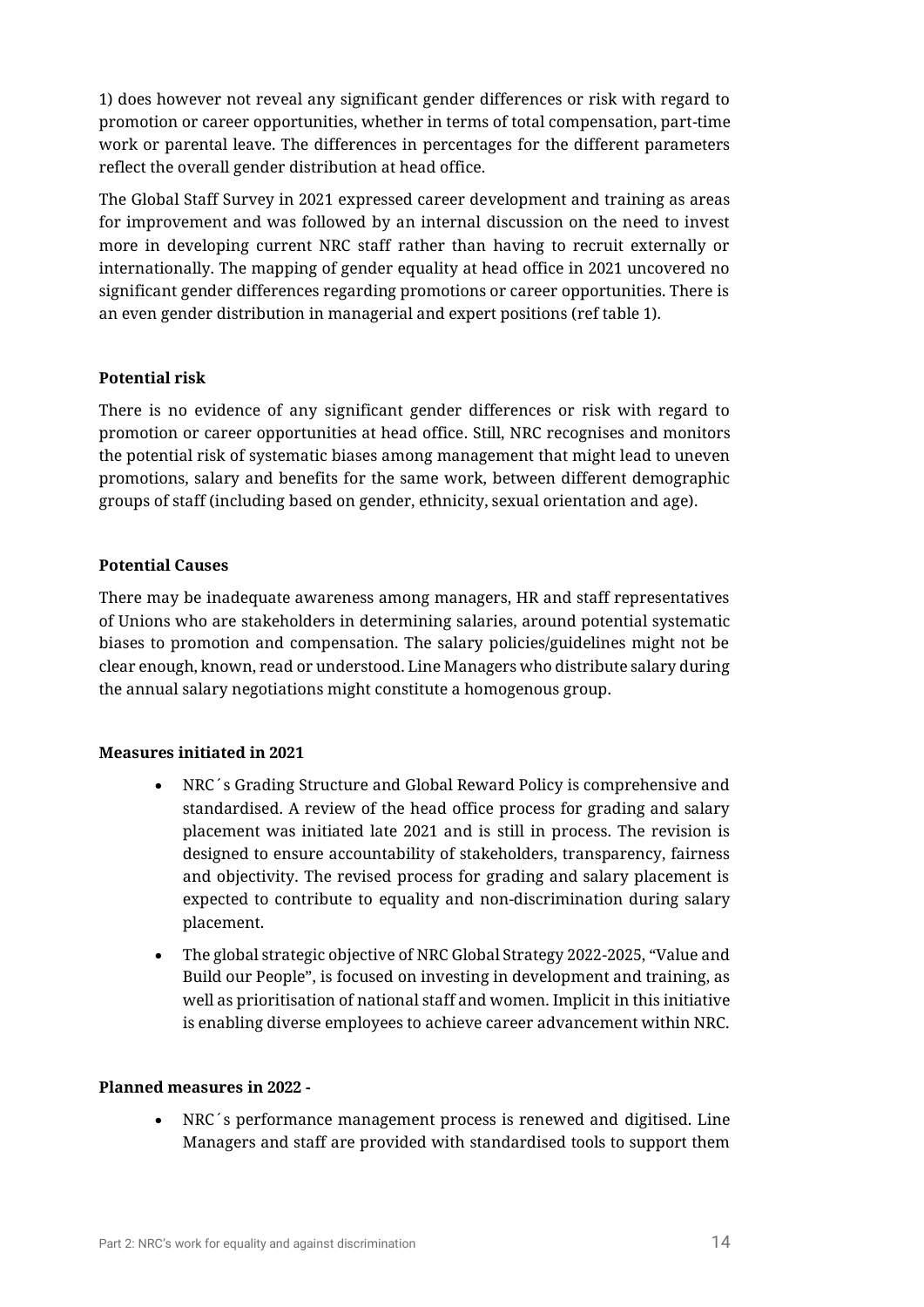in facilitating meaningful dialogue with staff around development opportunities. Performance management will be on the agenda in the head office Management Forum and other management trainings. This is expected to contribute to equal development opportunities for staff.

• A Life Phase Policy for head office is in process and is expected to be concluded in 2022. This is an extension of the Life Phase Policy section in the Special Agreement. The policy will seek to facilitate for the development of different groups of staff being in different life phases. Flexible working hours, sabbaticals and educational leave are some of the incentives.